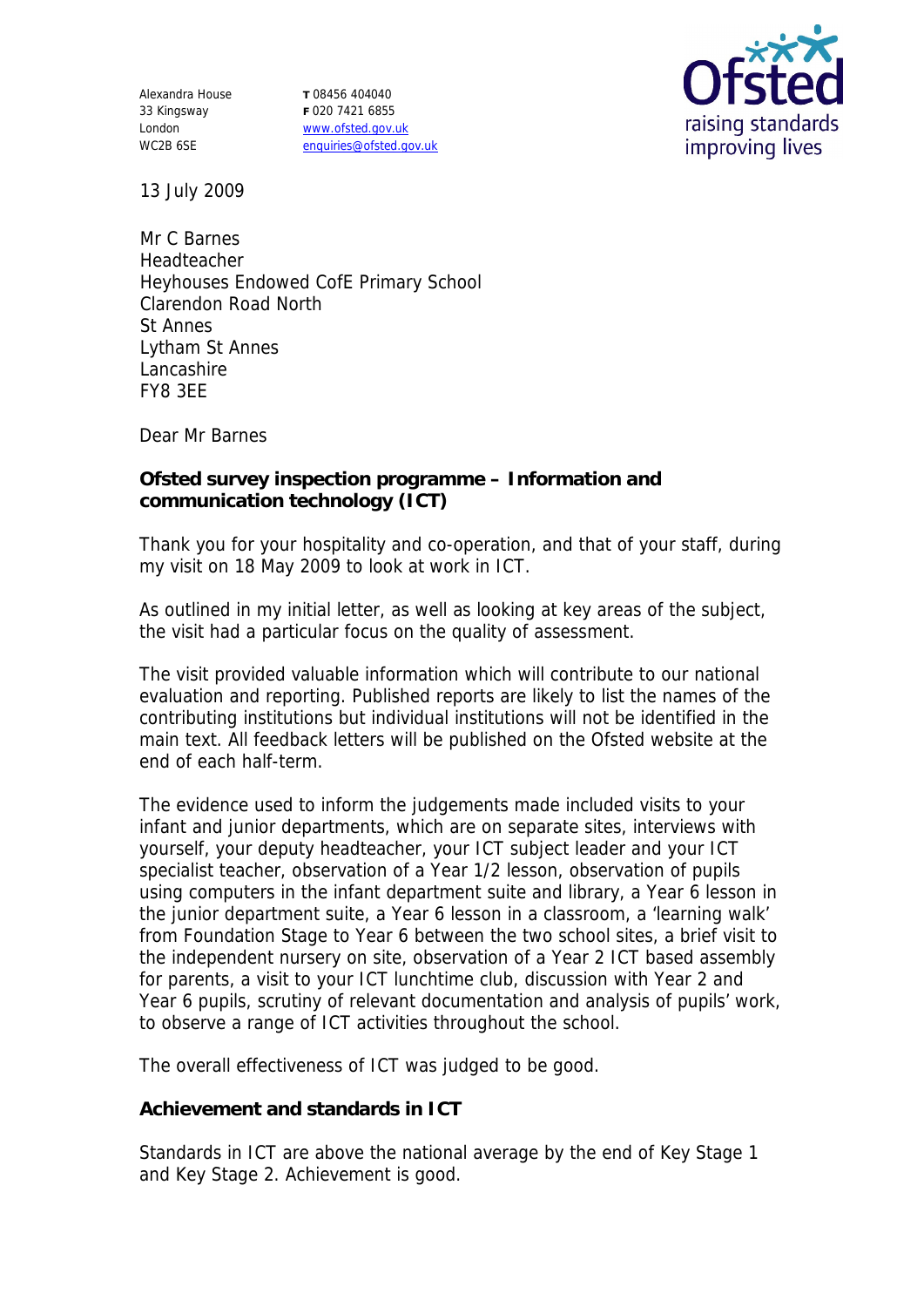- Pupils enter school with ICT skills and capabilities that are in line with national expectations. By the end of the Early Years Foundation Stage they have made good progress. They confidently use a keyboard and mouse, the interactive whiteboard (IWB), floor robots, art programs, interactive programs on educational sites and CD players. They are developing a good awareness of the how ICT is used throughout the home and in the wider community.
- Through Key Stage 1 and Key Stage 2 pupils make good progress. By the end of Key Stage 2 standards are above the national averages. However, as a result of increasingly high expectations of staff, easier access to resources in Key Stage 1 and improved resources in the two Key Stage departments, standards are rapidly rising and are beginning to impact positively throughout the school.
- The use of ICT makes an outstanding contribution to pupils' personal development and enjoyment. Pupils work extremely well together and are very happy to help their peers if they are in difficulty. For example, pupils in Year 6 gave exemplary presentations on Shakespeare and the Egyptians. They listened to each other with wrapt attention and when one pupil had problems with the IWB the class waited patiently, whilst another pupil immediately volunteered to resolve the problem. Throughout the school, pupils are very proud of their achievements in ICT. They confidently discuss their work with each other, adults and visitors. Key Stage 1 pupils are very eager to show their high quality animated stories.
- By Year 6 pupils have a very good understanding of the need to work safely when accessing the internet. They have a good understanding of the dangers of using social networking sites, 'chat rooms' and text messaging. One pupil told how she lost her mobile phone and immediately informed her parents, family and friends, to ensure that any further messages from her phone were not answered and if a message was received, that a responsible adult was immediately informed.
- ICT is having an excellent impact on raising standards in many subjects. Excellent examples were observed of the planned use of ICT to support literacy, speaking and listening, mathematics, science, history, geography, art, design technology and Japanese. For example, Key Stage 1 pupils use walkie-talkies and a plan of the site, to guide another group of pupils around the infant department. This has an excellent link to speaking and listening, geography, mathematics and the ability to work as team.

**Quality of teaching and learning of ICT**

The quality of teaching and learning are good.

- Teachers' subject knowledge, and confidence in using ICT for their own professional development, and to support teaching and learning, are good.
- Lessons are well planned and well resourced. Key Stage 1 lessons are very well resourced.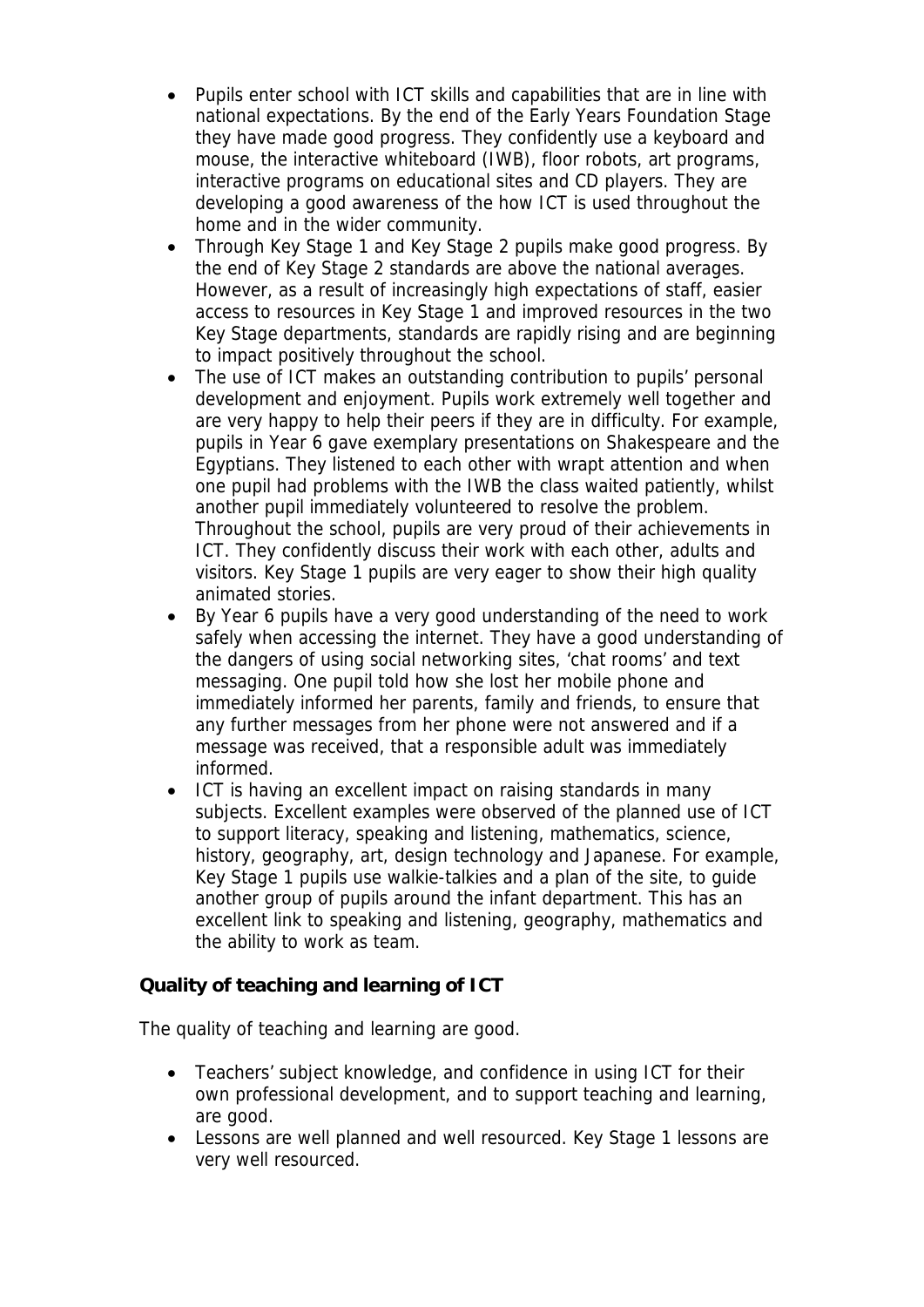- Key Stage 1 pupils have the opportunity to use computers in the library and the computer suite to independently consolidate their class work.
- Teachers confidently use IWBs, which add impact to lessons and to pupils' interest and motivation. Pupils throughout the school confidently use IWBs. For example, Year 2 pupils were observed dragging and dropping beach wear onto a photo of a pupil, as part of a topic on weather. Year 4 pupils were observed using the IWB to demonstrate addition of three figure numbers, and Year 6 pupils presented their work on the Egyptians and Shakespeare, with great skill, confidence and professionalism.
- Pupils are extremely motivated by the planned activities offered and consequently behaviour in lessons is outstanding.
- Very well informed teaching assistants in the infant department, and the ICT specialist teacher in the junior department, give very good support for group and individual activities in classrooms and in the infant and junior ICT suites.
- Pupils are encouraged to self-review their work against "I can" statements. All spoken to felt that it helps them to understand what they have done well and what they needed to do to improve.

**Quality of the curriculum for ICT**

The quality of the ICT curriculum is good.

- The quality of the ICT curriculum is good, with outstanding elements in Key Stage 1. The programme of study is taught and planned for very well through the use of a national scheme and a local authority scheme, which have been further adapted by the school. Overall, good links are made between ICT and other subjects of the National Curriculum, which makes learning relevant and enjoyable for pupils. For example, in Key Stage 1 pupils produce animated cartoons. They combine cartoon animation, story writing, appropriate sounds and music to tell the adventures of a farm animal.
- ICT is used well to enable pupils to develop their independent learning and creative thinking skills.
- Resources for the subject are well organised and readily available for pupils to use. In your infant department, you have made space available for a new suite and for a bank of computers in the library, by judicious alterations to the building.
- Provision for pupils with learning difficulties and/or disabilities and gifted and talented pupils is very good.
- The well organised ICT club provides good support for pupils with a general or specific interest in ICT, a talent in the subject, or where they do not have access to computers or the internet at home to develop their ICT skills and/or to research for homework.
- Pupils who do not have access to computers and/or the internet at home, or who are absent from school because of illness, are able to borrow a laptop for home use.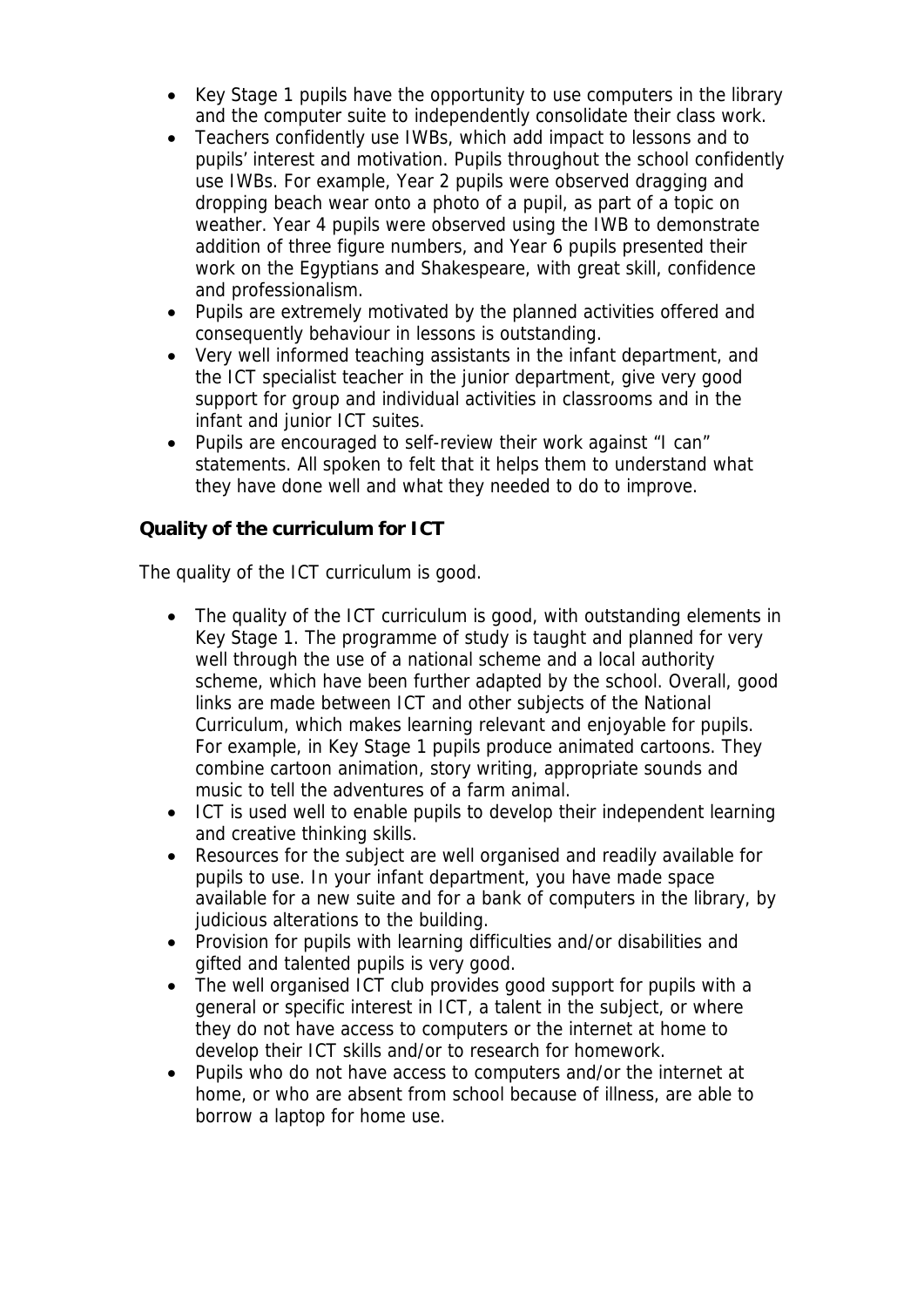**Leadership and management of ICT**

Leadership and management of ICT are outstanding.

- You, your senior management team and the governing body support the development of ICT extremely well. You have made ICT a focus for the school for the last two years and this is having an excellent impact on standards and achievement. In the Key Stage 1 department there is a tangible buzz and excitement for ICT. In your Key Stage 2 department you have plans to develop the suite so as to build on the initiatives of the infant department.
- The ICT subject leader has made a significant impact in the development of the subject, which is contributing to the rapid rise in standards. She has ensured that the infant department is laying firm foundations for pupils to progress to the junior department.
- Your ICT subject leader ensures that she spends sufficient time at both sites, to be able to monitor and support teaching and learning.
- Your ICT support leader gives very good support for the subject, especially in the junior school.
- Both ICT leaders, and the senior management team, have established excellent links with the independent nursery school on your junior department site. This is developing the continuity of ICT between the nursery and your Early Years Foundation Stage.
- Regular staff training is given to improve the skills and knowledge of teachers and teaching assistants.
- The policy of 'best value' is adhered to very well. New equipment is bought, and building work carried out, on the basis of value for money and the impact is reviewed in relation to pupils' learning.
- Your school development plan (SDP) recognises that the junior department building requires further investment in ICT resources and some capital investment.
- You have recently made significant alterations to the infant department building in order to develop an ICT suite and to gain more room in classrooms. Your mixed Year 1/2 class has been very well equipped with computers so that they have equal access to equipment, as they are not in close proximity to the suite.
- Parents, pupils and staff are very well-informed about the safe use of the internet, through a shared policy and also as a result of a meeting in school led by your ICT leader.
- An 'Appropriate Use' policy for staff use of computers, laptops and data transferred between home and school, is in draft form and ready to be presented to the governors at their next meeting.
- The dated radio link between the site of the infant department and the site of the junior department has recently been updated. This means that you are now well placed to update your server, so that data can be shared between schools and saved and accessed centrally.